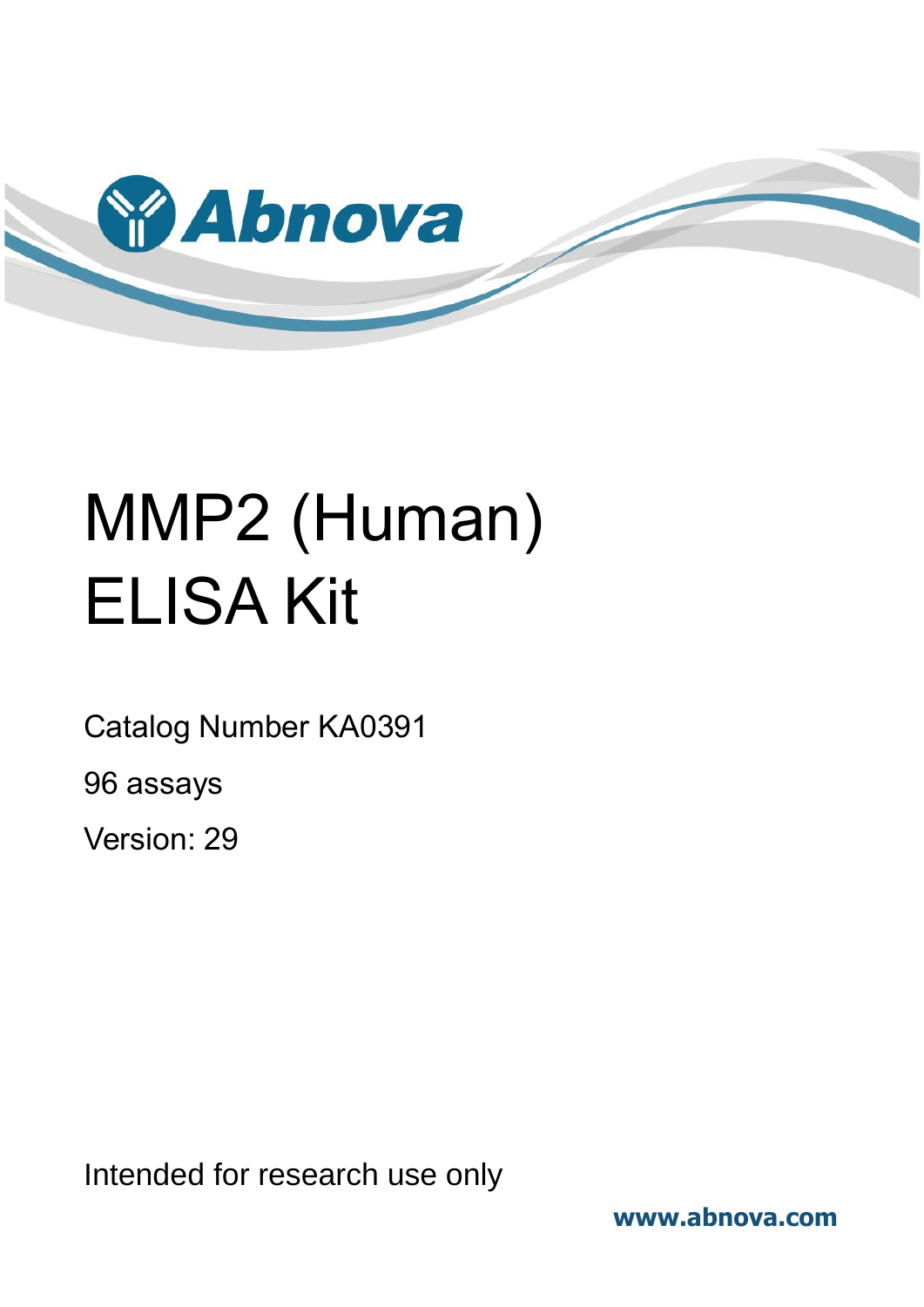

# **Table of Contents**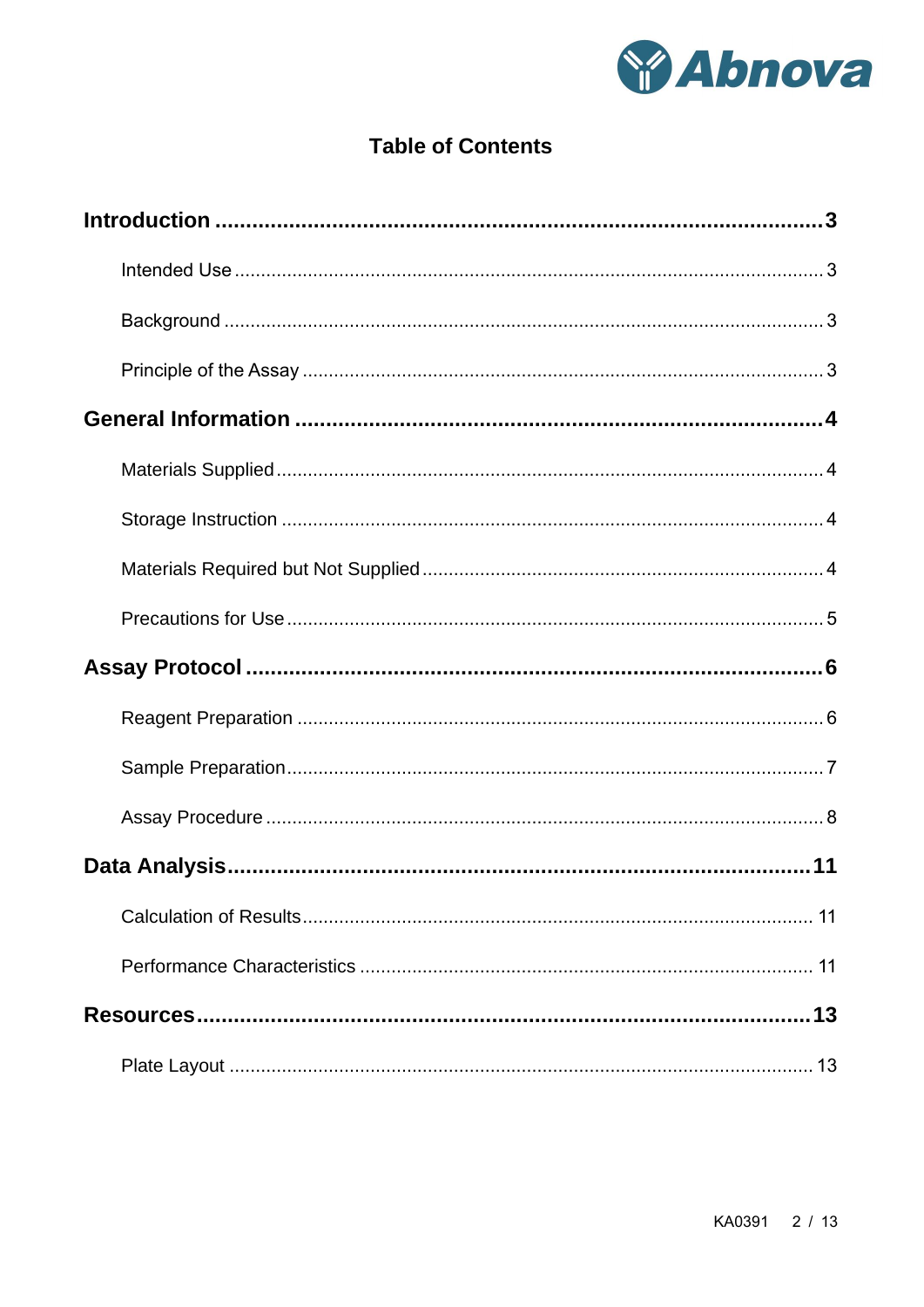

### <span id="page-2-1"></span><span id="page-2-0"></span>**Introduction**

#### **Intended Use**

<span id="page-2-2"></span>For the quantitation of Human MMP2 concentrations in cell culture supernatants, serum and plasma (heparin).

#### **Background**

Type IV collagenase, 72-kD, is officially designated matrix metalloproteinase-2 (MMP2). It is also known as gelatinase, 72-kD. MMP-2 plays an essential role in angiogenesis and arteriogenesis, two processes critical to restoration of tissue perfusion after ischemia. MMP-2 expression is increased in tissue ischemia, but the responsible mechanisms remain unknown. Matrix metalloproteinases (MMPs) catalyze extracellular matrix degradation. Control of their activity is a promising target for therapy of diseases characterized by abnormal connective tissue turnover. MMPs are expressed as latent proenzymes that are activated by proteolytic cleavage that triggers a conformational change in the propeptide (cysteine switch). The structure of proMMP-2 reveals how the propeptide shields the catalytic cleft and that the cysteine switch may operate through cleavage of loops essential for propeptide stability. The gene is localized to 16q21 using somatic cell hybrids and in situ hybridization. The standard product used in this kit is recombinant human MMP-2, consisting of 631 amino acids with the molecular mass of 71 KDa. The detected MMP-2 includes zymogen and active enzyme.

#### <span id="page-2-3"></span>**Principle of the Assay**

The MMP2 (human) ELISA Kit is a solid phase immunoassay specially designed to measure Human MMP2 with a 96-well strip plate that is pre-coated with antibody specific for MMP2. The detection antibody is a biotinylated antibody specific for MMP2. The capture antibody is monoclonal antibody from mouse, the detection antibody is polyclonal antibody from goat. The kit contains recombinant Human MMP2 with immunogen: Expression system for standard: NS0; Immunogen sequence: A30-C660. The kit is analytically validated with ready to use reagents.

To measure Human MMP2, add standards and samples to the wells, then add the biotinylated detection antibody. Wash the wells with PBS or TBS buffer, and add Avidin-Biotin-Peroxidase Complex (ABC-HRP). Wash away the unbounded ABC-HRP with PBS or TBS buffer and add TMB. TMB is substrate to HRP and will be catalyzed to produce a blue color product, which changes into yellow after adding acidic stop solution. The absorbance of the yellow product at 450nm is linearly proportional to Human MMP2 in the sample. Read the absorbance of the yellow product in each well using a plate reader, and benchmark the sample wells' readings against the standard curve to determine the concentration of Human MMP2 in the sample Uniprot: P08253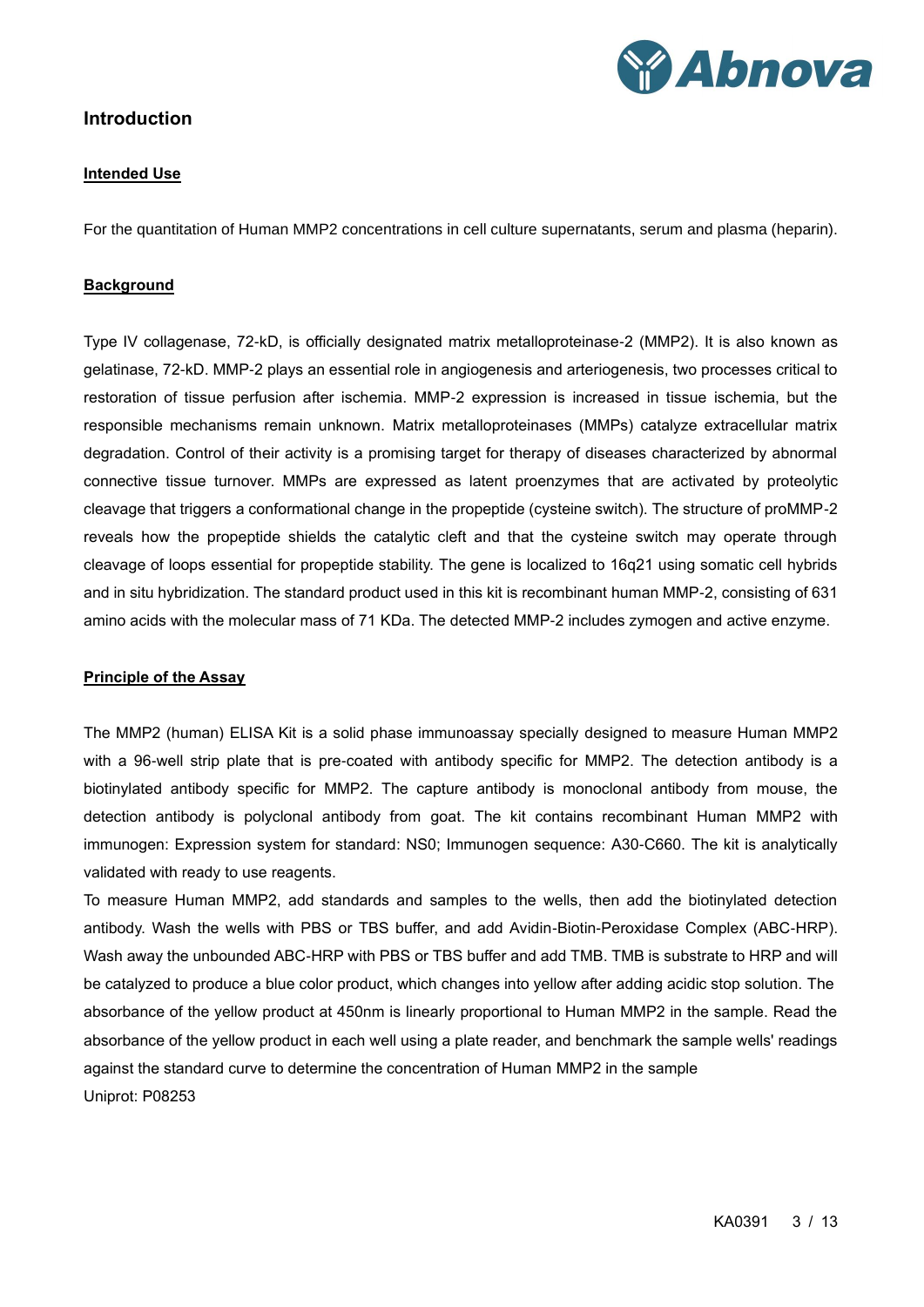

# <span id="page-3-1"></span><span id="page-3-0"></span>**General Information**

#### **Materials Supplied**

List of component

| Component                                           | Amount          | Storage of opened/reconstituted<br>material |  |  |
|-----------------------------------------------------|-----------------|---------------------------------------------|--|--|
| Anti-Human MMP2 Pre-coated 96-well strip microplate |                 | Return unused wells to the foil             |  |  |
|                                                     |                 | pouch. Reseal along the entire              |  |  |
|                                                     | 96 (8x12) wells | edge of the zip-seal. May be stored         |  |  |
|                                                     |                 | for up to 1 month at 4°C provided this      |  |  |
|                                                     |                 | is within the expiration date of the kit.   |  |  |
| Human MMP2 Standard                                 |                 | Discard the MMP2 stock solution             |  |  |
|                                                     | 40 ng/tube x 2  | after 12 hours at 4°C. May be               |  |  |
|                                                     |                 | stored at -20°C for 48 hours.               |  |  |
| Human MMP2 Biotinylated antibody (100x)             | $100 \mu L$     | May be stored for up to 1 month at          |  |  |
| Avidin-Biotin-Peroxidase Complex (100x)             | $100 \mu L$     | 4°C provided this is within the             |  |  |
| Sample Diluent                                      | 30 mL           | expiration date of the kit.                 |  |  |
| <b>Antibody Diluent</b>                             | $12 \text{ mL}$ |                                             |  |  |
| Avidin-Biotin-Peroxidase Diluent                    | $12 \text{ mL}$ |                                             |  |  |
| <b>Color Developing Reagent (TMB)</b>               | $10 \text{ mL}$ |                                             |  |  |
| <b>Stop Solution</b>                                | $10 \text{ mL}$ |                                             |  |  |
| Wash Buffer (25x)                                   | 20 mL           |                                             |  |  |
| <b>Plate Sealers</b>                                | 4 slides        |                                             |  |  |

#### <span id="page-3-2"></span>**Storage Instruction**

<span id="page-3-3"></span>Store at 4°C for 6 months, at -20°C for 12 months. Avoid multiple freeze-thaw cycles.

#### **Materials Required but Not Supplied**

- ✓ Microplate Reader capable of reading absorbance at 450 nm.
- ✓ Automated plate washer (optional).
- ✓ Pipettes and pipette tips capable of precisely dispensing 0.5 µL through 1 mL volumes of aqueous solutions.
- ✓ Multichannel pipettes are recommended for large amount of samples.
- ✓ Deionized or distilled water.
- $\checkmark$  500 mL graduated cylinders.
- ✓ Test tubes for dilution.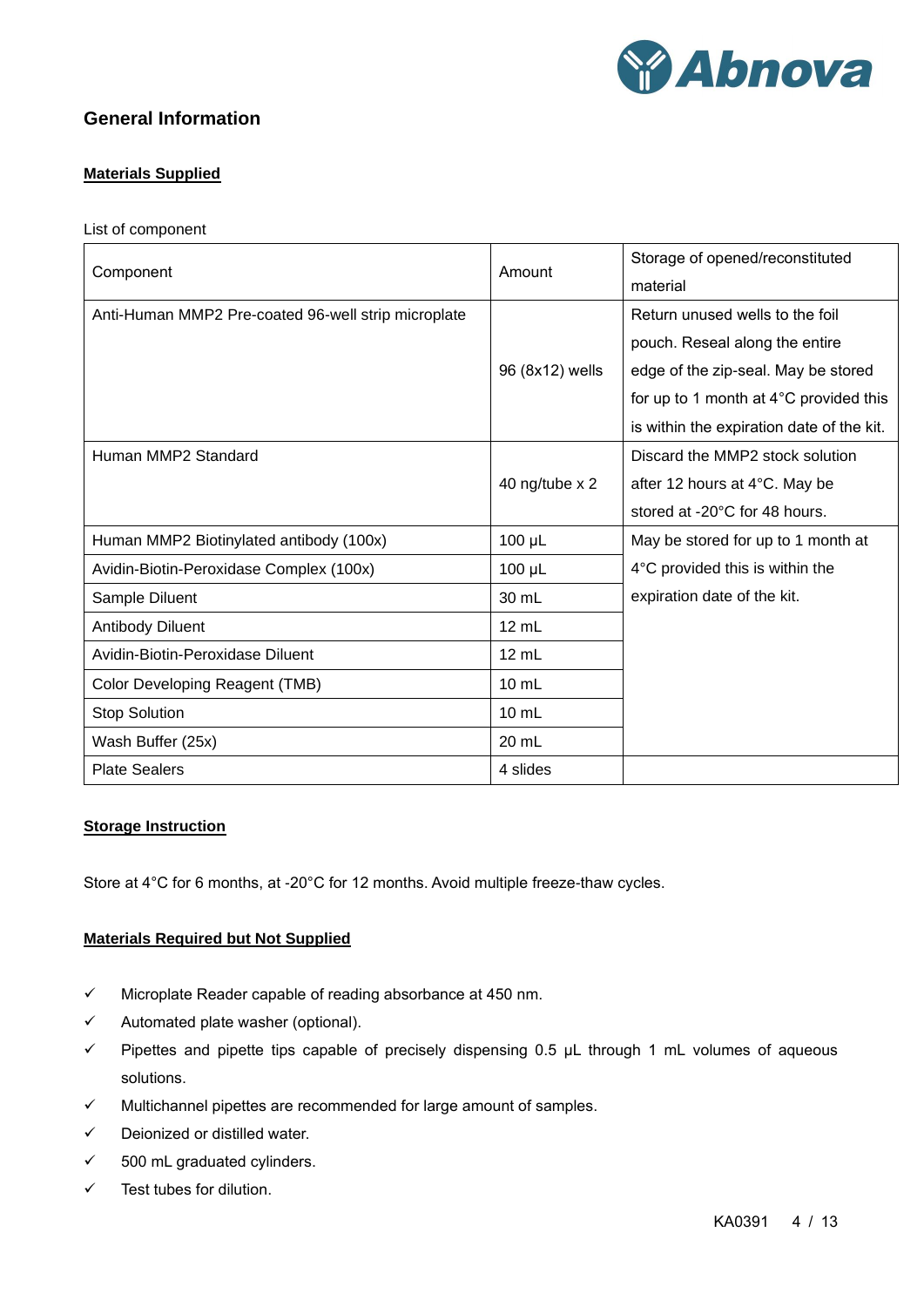

#### <span id="page-4-0"></span>**Precautions for Use**

This protocol must be read in its entirety before using this product. For research use only. Not for use in diagnostic procedures.

✓ Preparations Before Assay

Please read the following instructions before starting the experiment.

- 1. Read this manual in its entirety in order to minimize the chance of error.
- 2. Confirm that you have the appropriate non-supplied equipment available.
- 3. Confirm that the species, target antigen, and sensitivity of this kit are appropriate for your intended application.
- 4. Confirm that your samples have been prepared appropriately based upon recommendations (see Sample Preparation) and that you have sufficient sample volume for use in the assay.
- 5. When first using a kit, appropriate validation steps should be taken before using valuable samples. Confirm that the kit adequately detects the target antigen in your intended sample type(s) by running control samples.
- 6. If the concentration of target antigen within your samples is unknown, a preliminary experiment should be run using a control sample to determine the optimal sample dilution (see Sample Preparation).
- 7. To inspect the validity of experiment operation and the appropriateness of sample dilution proportion, a pilot experiment using standards and a small number of samples is recommended.
- 8. Before using the Kit, spin tubes and bring down all components to the bottom of tubes.
- 9. Don't let 96-well plate dry for dry plate will inactivate active components on plate.
- 10. Don't reuse tips and tubes to avoid cross contamination.
- 11. Avoid using the reagents from different batches together.
- 12. The kit should not be used beyond the expiration date on the kit label. Any variation in diluent, operator, pipetting technique, washing technique, incubation time or temperature, and kit age can cause variation in binding. Variations in sample collection, processing, and storage may cause sample value differences.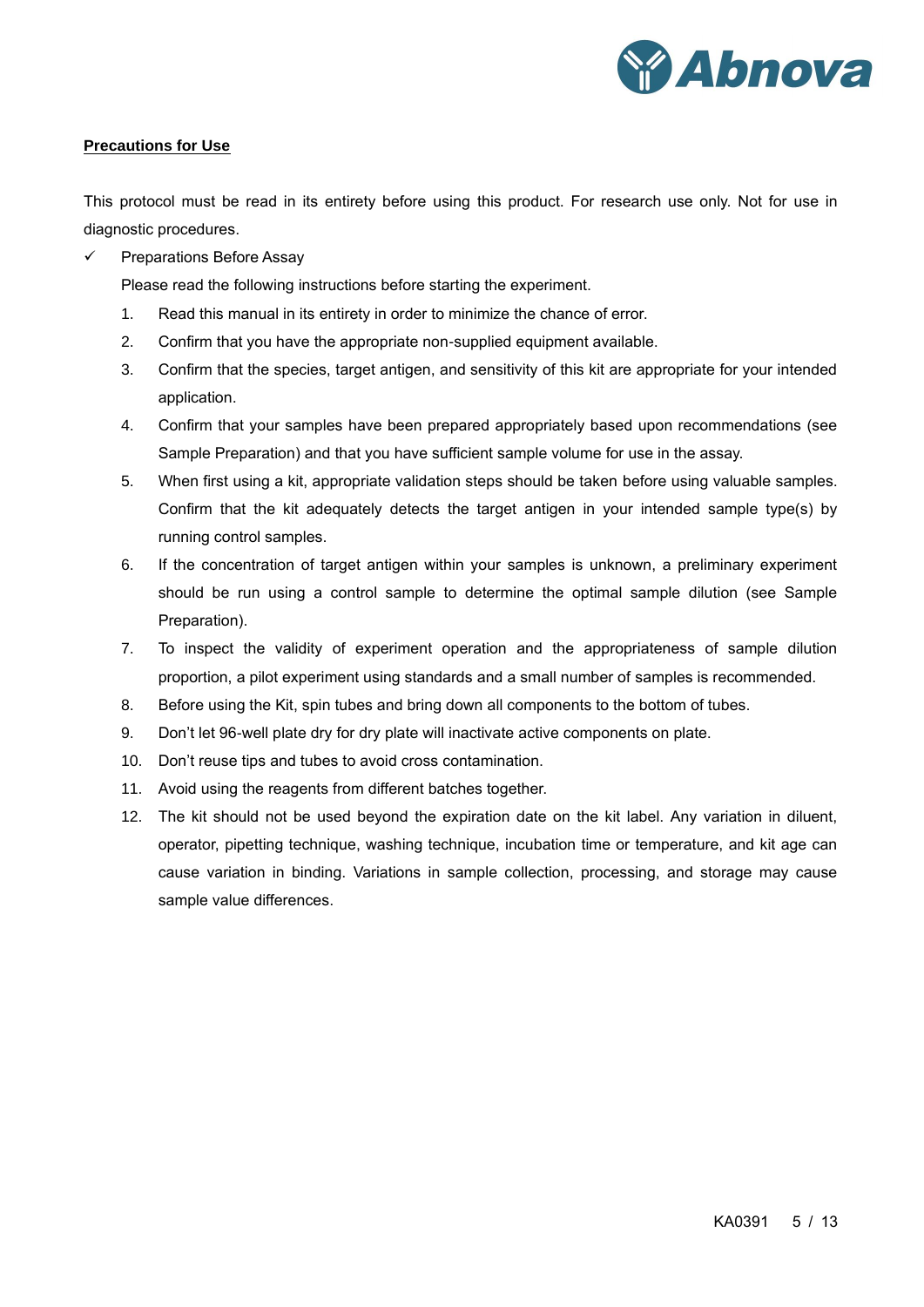

# <span id="page-5-1"></span><span id="page-5-0"></span>**Assay Protocol**

#### **Reagent Preparation**

- $\checkmark$  Bring all reagents to room temperature (18-25°C) prior to use. Please DO NOT equilibrate unused plate well strips to room temperature. They should be sealed and stored in the original packaging. We recommend doing it at 37°C for best consistency with our QC results. Also the TMB incubation time estimate (15-25 min) is based on 37°C.
	- Wash buffer

Prepare 500 mL of Working Wash Buffer by diluting the supplied 20 mL of Wash Buffer (25 x) with 480 mL of deionized or distilled water. If crystals have formed in the concentrate, warm to room temperature and mix it gently until crystals have completely dissolved.

- Biotinylated Anti-Human MMP2 antibody It is recommended to prepare this reagent immediately prior to use by diluting the Human MMP2 Biotinylated antibody (100x) 1:100 with Antibody Diluent. Prepare 100 µL by adding 1 µL of Biotinylated antibody (100x) to 99 µL of Antibody Diluent for each well. Mix gently and thoroughly and use within 2 hours of generation.
- Avidin-Biotin-Peroxidase Complex

It is recommended to prepare this reagent immediately prior to use by diluting the Avidin-Biotin-Peroxidase Complex (100x) 1:100 with Avidin-Biotin-Peroxidase Diluent. Prepare 100 µL by adding 1 µL of Avidin-Biotin-Peroxidase Complex (100x) to 99 µL of Avidin-Biotin-Peroxidase Diluent for each well. Mix gently and thoroughly and use within 2 hours of generation.

• Human MMP2 Standard

It is recommended that the standards be prepared no more than 2 hours prior to performing the experiment. Use one 40 ng of lyophilized Human MMP2 standard for each experiment. Gently spin the vial prior to use. Reconstitute the standard to a stock concentration of 40 ng/mL using 1 mL of sample diluent. Allow the standard to sit for a minimum of 10 minutes with gentle agitation prior to making dilutions.

**Microplate** 

The included microplate is coated with capture antibodies and ready-to-use. It does not require additional washing or blocking. The unused well strips should be sealed and stored in the original packaging.

- Dilution of Human MMP2 Standard
	- 1. Number tubes 1-8. Final Concentrations to be Tube  $\#$  1 –40000 pg/mL,  $\#2$  –20000 pg/mL,  $\#3$  10000 pg/mL, #4 – 5000 pg/mL, #5 – 2500 pg/mL, #6 – 1250 pg/mL, #7 – 625 pg/mL, #8 –Sample Diluent serves as the zero standard (0 pg/mL).
	- 2. For standard #1, add 1000 µL of undiluted standard stock solution to tube #1.
	- 3. Add 300 µL of sample diluent to tubes # 2-7.
	- 4. To generate standard #2, add 300 µL of standard #1 from tube #1 to tube #2 for a final volume of 600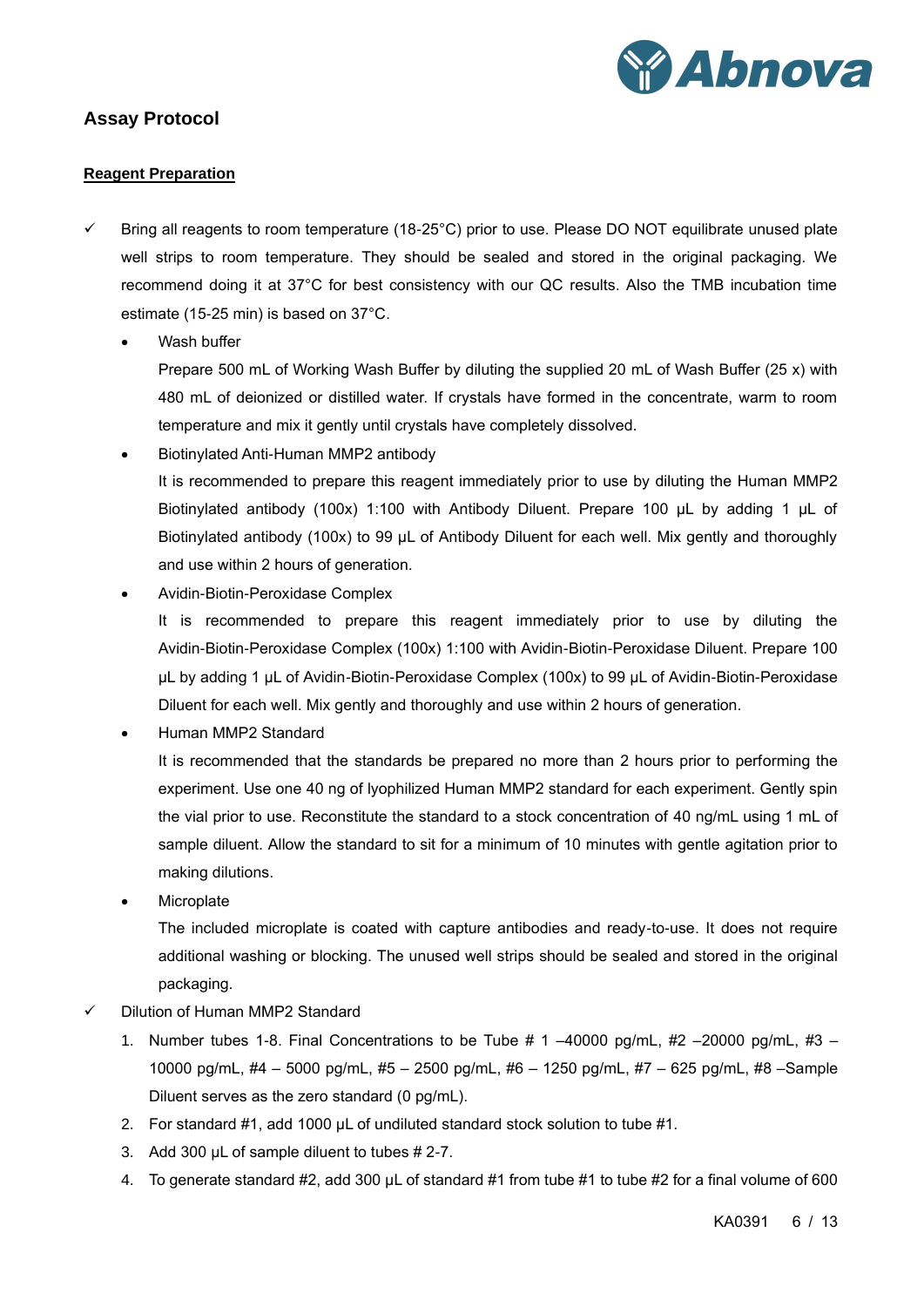

µL. Mix thoroughly.

- 5. To generate standard #3, add 300 µL of standard #2 from tube #2 to tube #3 for a final volume of 600 µL. Mix thoroughly.
- 6. Continue the serial dilution for tube #4-7.

#### <span id="page-6-0"></span>**Sample Preparation**

Sample Preparation and Storage

These sample collection instructions and storage conditions are intended as a general guideline and the sample stability has not been evaluated.

- Cell culture supernatants: Clear sample of particulates by centrifugation, assay immediately or store samples at -20°C.
- Serum: Use a serum separator tube (SST) and allow serum to clot at room temperature for about four hours. Then, centrifuge for 15 min at approximately 1,000 x g. assay immediately or store samples at -20°C.
- Plasma: Collect plasma using heparin as an anticoagulant. Centrifuge for 15 min at approximately 1,000 x g. Assay immediately or store samples at -20°C. *\*Note: it is important to not use anticoagulants other than the ones described above to treat plasma*

*for other anticoagulants could block the antibody binding site.*

- ✓ *Sample Collection Notes*
	- *1. We recommend that samples are used immediately upon preparation.*
	- *2. Avoid repeated freeze/thaw cycles for all samples.*
	- *3. In the event that a sample type not listed above is intended to be used with the kit, it is recommended that the customer conduct validation experiments in order to be confident in the results.*
	- *4. Due to chemical interference, the use of tissue or cell extraction samples prepared by chemical lysis buffers may result in inaccurate results.*
	- *5. Due to factors including cell viability, cell number, or sampling time, samples from cell culture supernatant may not be detected by the kit.*
	- *6. Samples should be brought to room temperature (18-25°C) before performing the assay without the use of extra heating.*
	- *7. Sample concentrations should be predicted before being used in the assay. If the sample concentration is not within the range of the standard curve, users must determine the optimal sample dilutions for their particular experiments.*
	- *8. Abnova is responsible for the quality and performance of the kit components but is NOT responsible for the performance of customer supplied samples used with the kit.*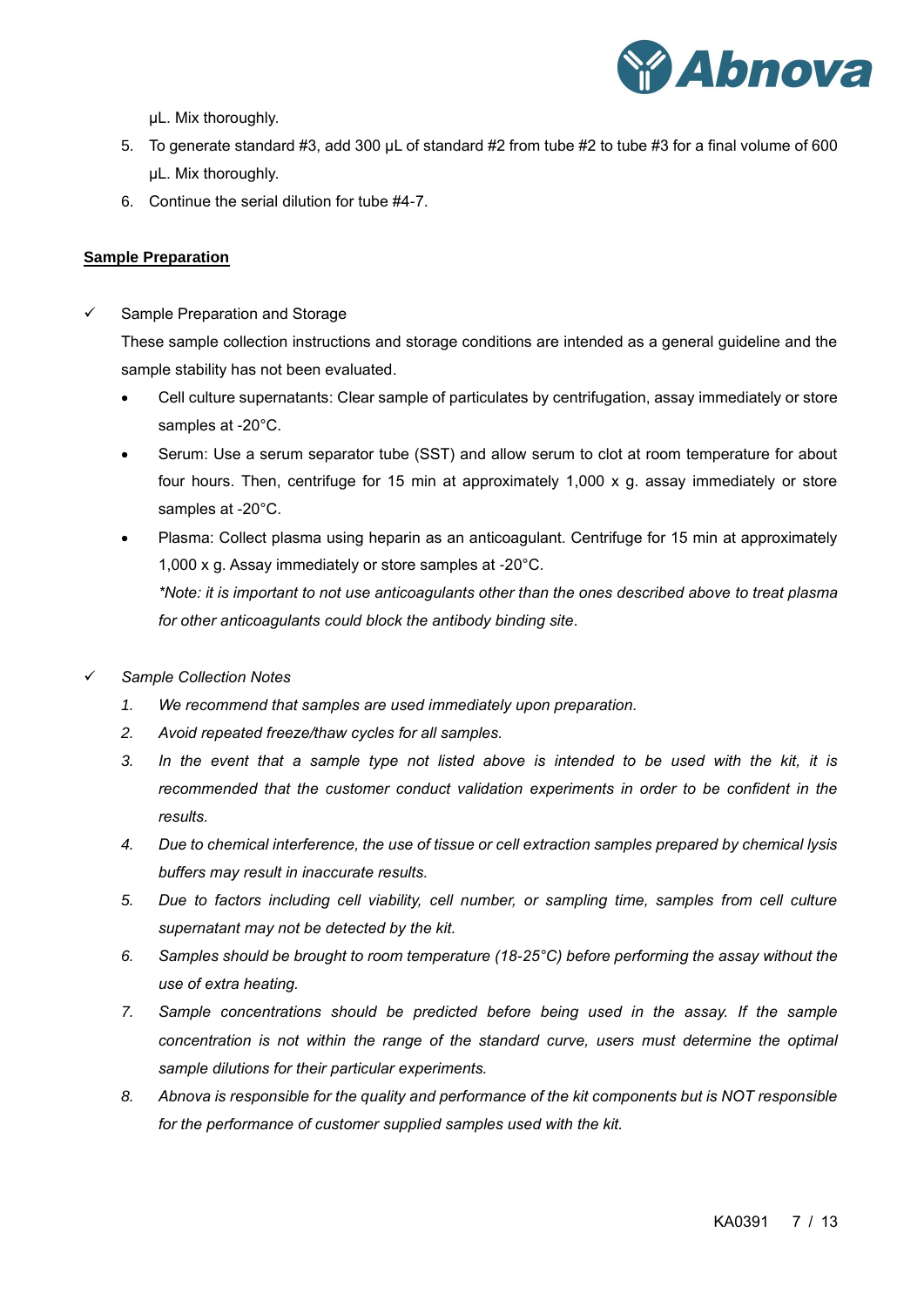

#### ✓ Sample Dilution

The user needs to estimate the concentration of the target protein in the sample and use an appropriate dilution factor so that the diluted target protein concentration falls in the range of O.D. values of the standard curve. Dilute the sample using provided diluent buffer. Pilot tests using a dilution series of each sample type are necessary. The sample must be mixed thoroughly with Sample Diluent.

Dilute the sample so that the expected range of concentrations fall within the detection range of this kit. If the expected range of concentration is unknown, a pilot test should be conducted to decide the optimal dilution ratio for your samples.

Some PubMed article(s) citing the expression level of this target are as follows: 17239302 Our internal QC testing used Dilution ratio of 1:10, concentration in serum is around 50 ng/mL.

#### <span id="page-7-0"></span>**Assay Procedure**

It is recommended that all reagents and materials be equilibrated to 37°C/room temperature prior to the experiment (see Reagent Preparation before the experiment if you have missed this information).

- 1. Prepare all reagents and working standards as directed previously.
- 2. Remove excess microplate strips from the plate frame and seal and store them in the original packaging.
- 3. Add 100 µL of the standard, samples, or control per well. Add 100 µL of the sample diluent buffer into the zero well. At least two replicates of each standard, sample, or control is recommended.
- 4. Cover with the plate sealer provided and incubate for 120 minutes at RT (or 90 minutes at 37°C).
- 5. Remove the cover and discard the liquid in the wells into an appropriate waste receptacle. Invert the plate on the benchtop onto a paper towel and tap the plate to gently blot any remaining liquid. It is recommended that the wells are not allowed to completely dry at any time.
- 6. Add 100 µL of the prepared 1x Biotinylated Anti-Human MMP2 antibody to each well.
- 7. Cover with plate sealer and incubate for 90 minutes at RT (or 60 minutes at 37°C).
- 8. Wash the plate 3 times with the 1x wash buffer.

a. Discard the liquid in the wells into an appropriate waste receptacle. Then, invert the plate on the benchtop onto a paper towel and tap the plate to gently blot any remaining liquid. It is recommended that the wells are not allowed to completely dry at any time.

b. Add 300 µL of the 1x wash buffer to each assay well. (For cleaner background incubate for 60 seconds between each wash).

c. Repeat steps a-b 2 additional times.

d. Discard the liquid in the wells into an appropriate waste receptacle. Then, invert the plate on the benchtop onto a paper towel and tap the plate to gently blot any remaining liquid.

- 9. Add 100 µL of the prepared 1x Avidin-Biotin-Peroxidase Complex into each well. Cover with the plate sealer provided and incubate for 40 minutes at RT (or 30 minutes at 37°C).
- 10. Wash the plate 5 times with the 1x wash buffer.

a. Discard the liquid in the wells into an appropriate waste receptacle. Then, invert the plate on the benchtop onto a paper towel and tap the plate to gently blot any remaining liquid. It is recommended that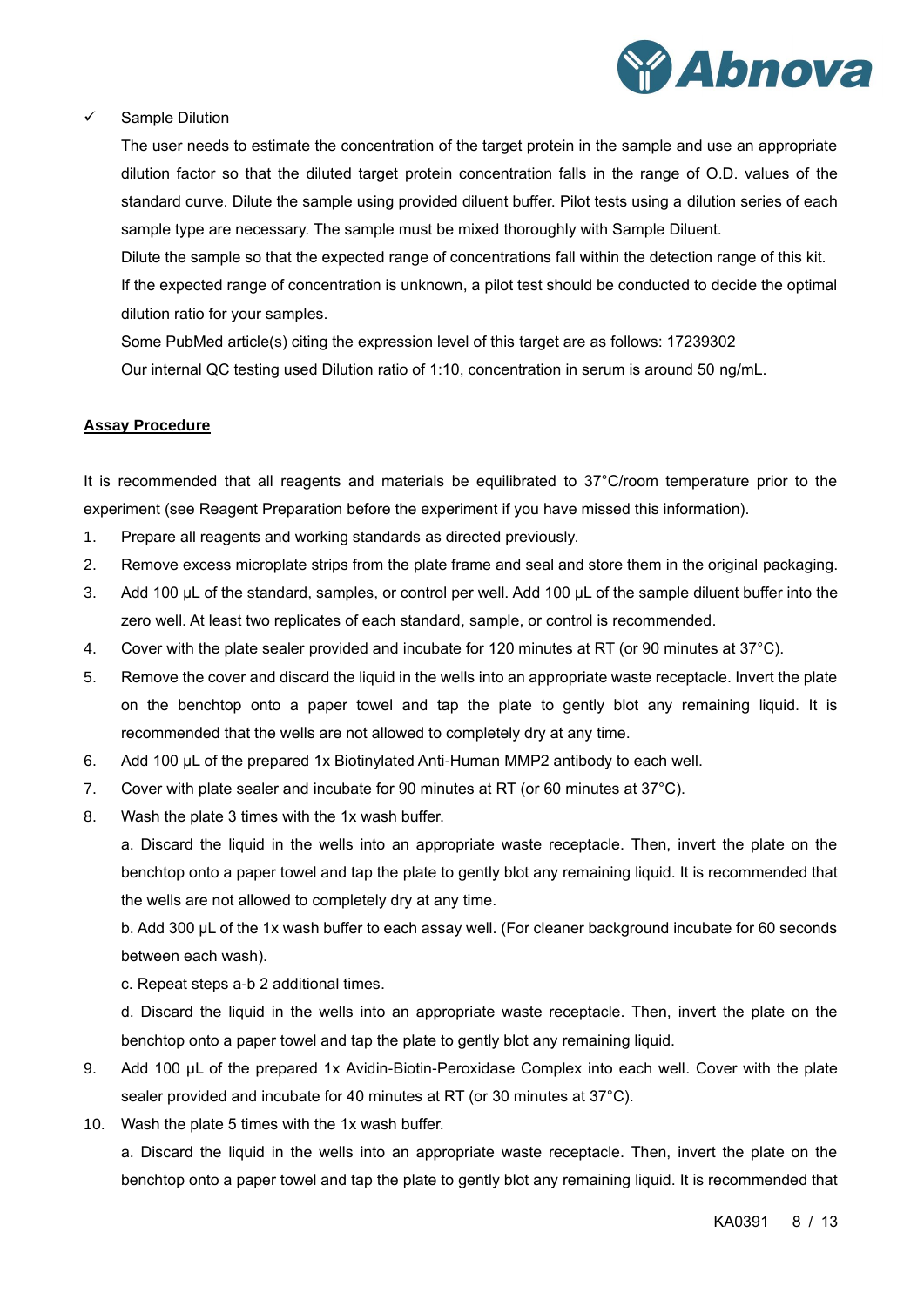

the wells are not allowed to completely dry at any time.

b. Add 300 µL of the 1x wash buffer to each assay well. (For cleaner background incubate for 60 seconds between each wash).

c. Repeat steps a-b 4 additional times.

d. Discard the liquid in the wells into an appropriate waste receptacle. Then, invert the plate on the benchtop onto a paper towel and tap the plate to gently blot any remaining liquid.

- 11. Add 90 µL of Color Developing Reagent to each well. Cover with the plate sealer provided and incubate in the dark for 30 minutes at RT (or 15-25 minutes at 37°C). (The optimal incubation time must be empirically determined. A guideline to look for is blue shading the top four standard wells, while the remaining standards remain clear.)
- 12. Add 100 µL of Stop Solution to each well. The color should immediately change to yellow.
- 13. Within 30 minutes of stopping the reaction, the O.D. absorbance should be read with a microplate reader at 450 nm.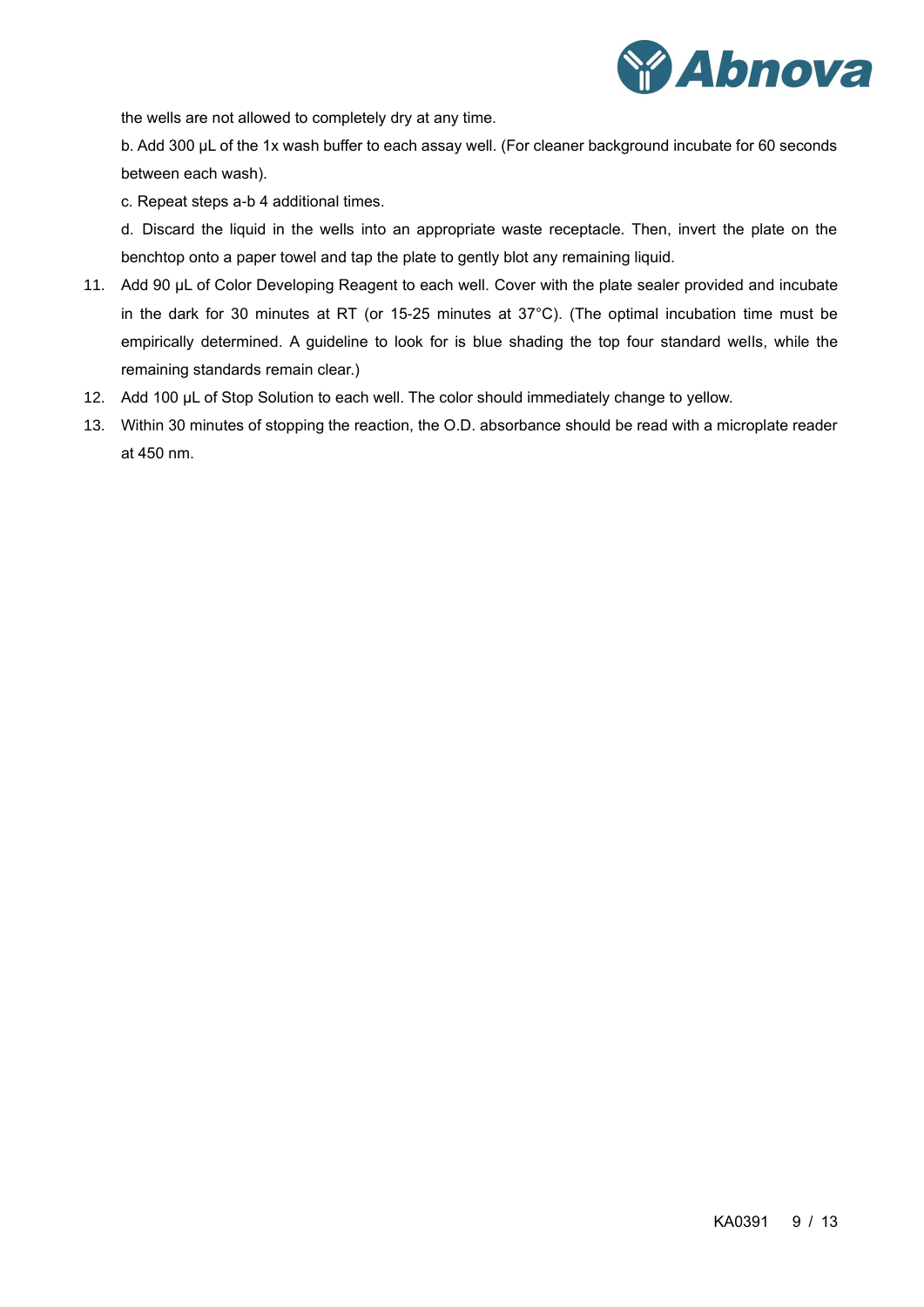

- ✓ *Assay Protocol Notes*
- *1. Solutions: To avoid cross-contamination, change pipette tips between additions of each standard, between sample additions, and between reagent additions. Also, use separate reservoirs for each reagent.*
- *2. Applying Solutions: All solutions should be added to the bottom of the ELISA plate well. Avoid touching the inside wall of the well. Avoid foaming when possible.*
- *3. Assay Timing: The interval between adding samples to the first and last wells should be minimized. Delays will increase the incubation time differential between wells, which will significantly affect the experimental accuracy and repeatability. For each step in the procedure, total dispensing time for addition of reagents or samples should not exceed 10 minutes.*
- *4. Incubation: To prevent evaporation and ensure accurate results, proper adhesion of plate sealers during incubation steps is necessary. Do not allow wells to sit uncovered for extended periods of time between incubation steps. Do not let wells dry out at any time during the assay. Strictly observe the recommended incubation times and temperatures.*
- *5. Washing: Proper washing procedure is critical. Insufficient washing will result in poor precision and falsely elevated absorbance readings. Residual liquid in the reaction wells should be patted dry against absorbent paper during the washing process. Do not put absorbent paper directly into the reaction wells.*
- *6. Controlling Substrate Reaction Time: After the addition of the TMB Substrate, periodically monitor the color development. Stop color development before the color becomes too deep by adding Stop Solution. The excessively strong color will result in inaccurate absorbance readings.*
- *7. Reading: The microplate reader should be preheated and programmed prior to use. Prior to taking O.D. readings, remove any residual liquid or fingerprints from the underside of the plate and confirm that there are no bubbles in the wells.*
- *8. Reaction Time Control: Control reaction time should be strictly followed as outlined.*
- *9. Stop Solution: The Stop Solution contains an acid, therefore proper precautions should be taken during its use, such as protection of the eyes, hands, face, and clothing.*
- *10. To minimize the external influence on the assay performance, operational procedures and lab conditions (such as room temperature, humidity, incubator temperature) should be strictly controlled. It is also strongly suggested that the whole assay is performed by the same operator from the beginning to the end.*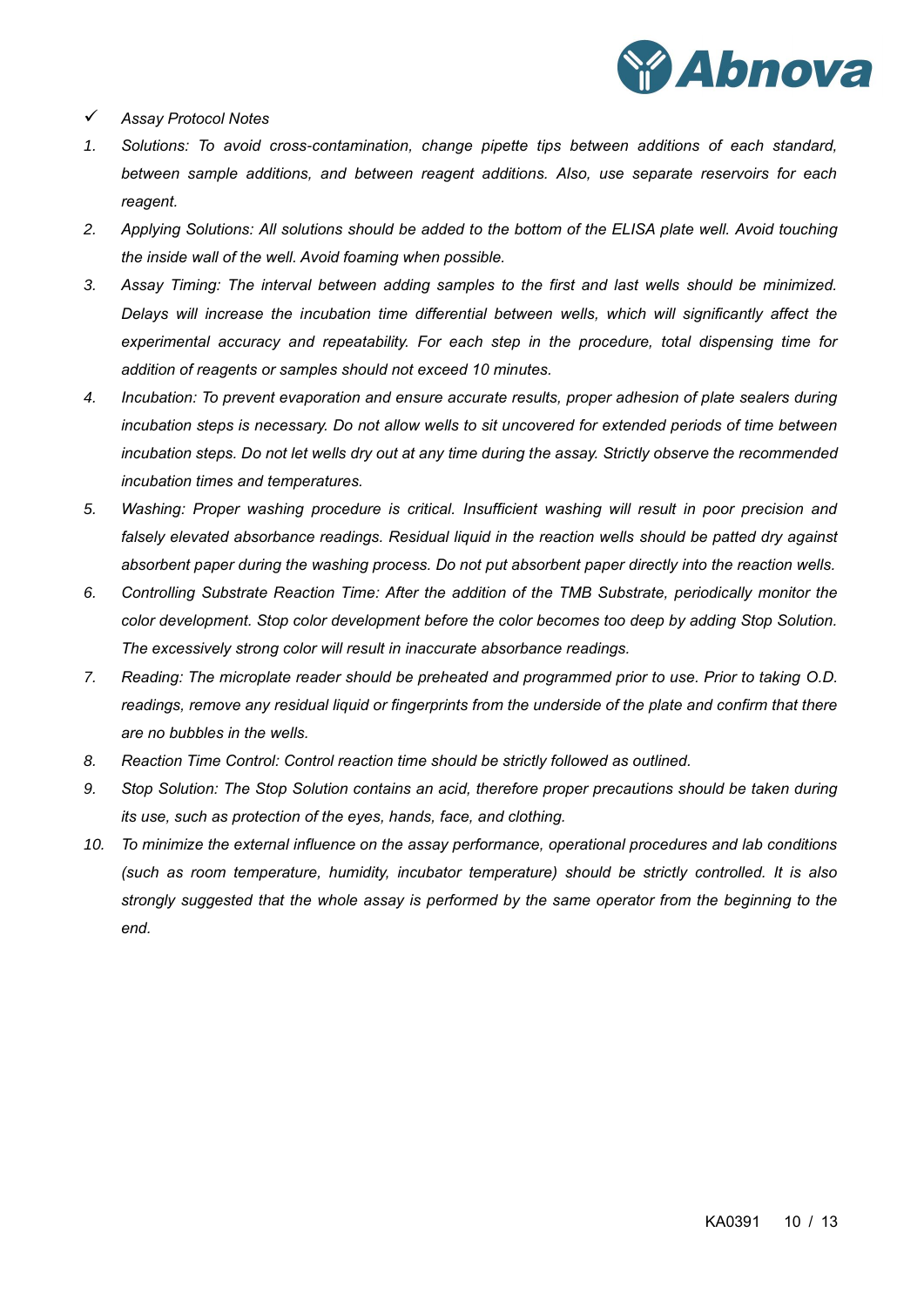

# <span id="page-10-1"></span><span id="page-10-0"></span>**Data Analysis**

#### **Calculation of Results**

Average the duplicate readings for each standard, sample, and control. Subtract the average zero standard O.D. reading.

It is recommended that a standard curve be created using computer software to generate a four parameter logistic (4-PL) curve assay.

Alternatively, plot the mean absorbance for each standard against the concentration. The measured concentration in the sample can be interpolated by using linear regression of each average relative OD against the standard curve generated using curve fitting software. This will generate an adequate but less precise fit of the data.

For diluted samples, the concentration reading from the standard curve must be multiplied by the dilution factor.

✓ MMP2 (Human) ELISA Kit Standard Curve Sample

The highest O.D. value might be higher or lower than in the example. The experiment result is statistically significant if the highest O.D. value is no less than 1.0.

| Concentration (pg/mL) |       | 625   | 1250 | 2500  | 5000  | 10000 | 20000 | 40000 |
|-----------------------|-------|-------|------|-------|-------|-------|-------|-------|
| ה ר<br>◡.◡            | 0.033 | J.055 | 112  | 0.192 | 0.313 | 0.538 | .041  | .812  |



Concentration (pg/mL)

A standard curve is provided for demonstration only. A standard curve should be generated for each set of samples assayed.

#### <span id="page-10-2"></span>**Performance Characteristics**

- ✓ Detection Range: 625 pg/mL 40000 pg/mL
- Sensitivity: < 10 pg/mL

\* The sensitivity or the minimum detectable dose (MDD) is the lower limit of target protein that can be detected by the kit. It is determined by adding two standard deviations to the mean O.D. value of twenty (20) blank wells and calculating the corresponding concentration.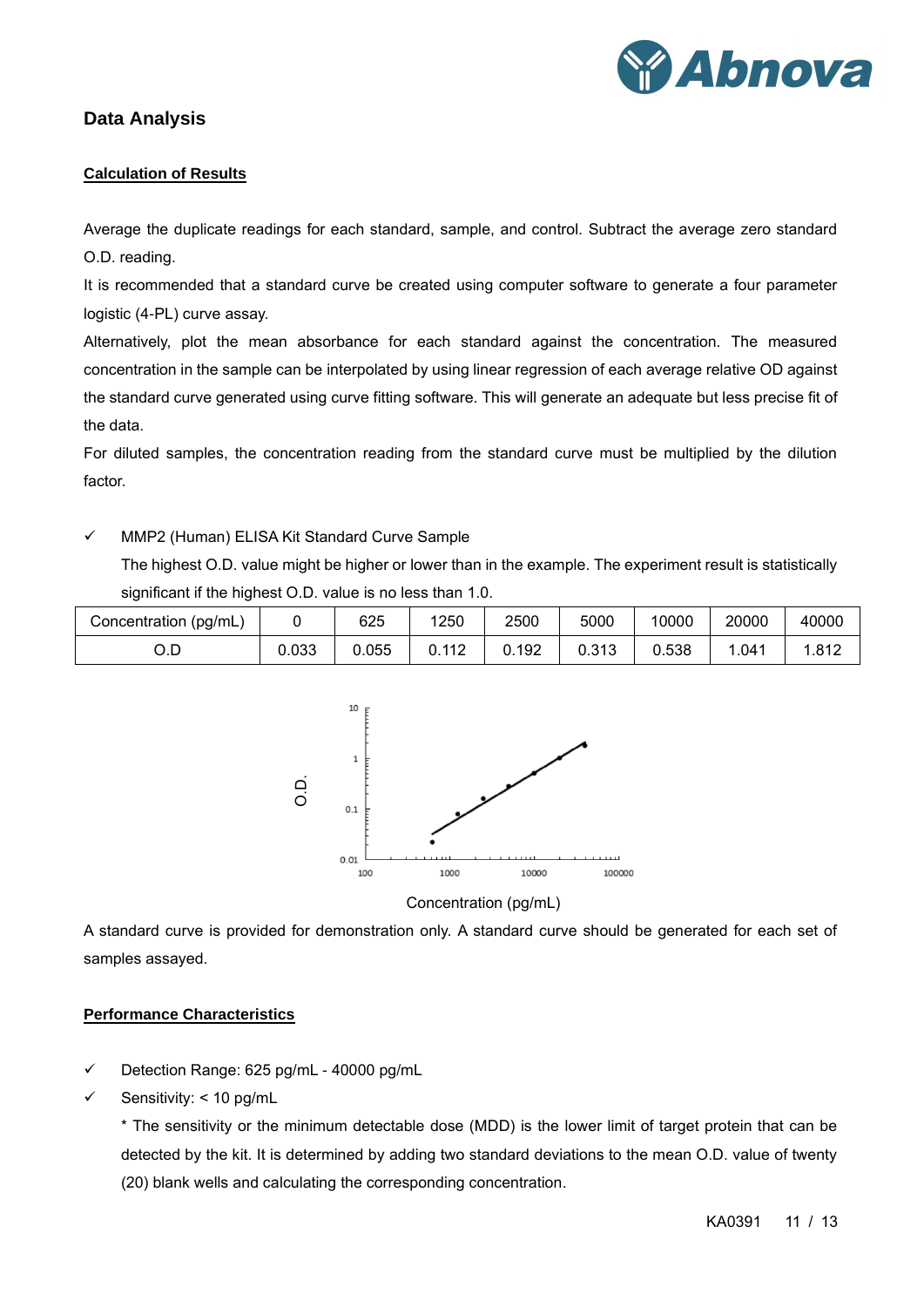

- ✓ Specificity: Natural and recombinant human MMP2
- ✓ Cross-reactivity: There is no detectable cross-reactivity with other relevant proteins
- ✓ Intra/Inter Assay Variability
- Intra-Assay Precision (Precision within an assay)

Three samples of known concentration were tested on one plate to assess intra-assay precision.

• Inter-Assay Precision (Precision across assays)

Three samples of known concentration were tested in separate assays to assess inter-assay precision.

|                    |       | Intra-Assay Precision |        | Inter-Assay Precision |        |        |  |
|--------------------|-------|-----------------------|--------|-----------------------|--------|--------|--|
| Sample             |       | 2                     | 3      |                       | 2      | 3      |  |
| n                  | 16    | 16                    | 16     | 24                    | 24     | 24     |  |
| Mean (pg/mL)       | 1326  | 3925                  | 14099  | 1253                  | 3970   | 14093  |  |
| Standard deviation | 80.88 | 282.6                 | 690.85 | 76.43                 | 349.36 | 690.55 |  |
| CV(%)              | 6.1%  | 7.2%                  | 4.9%   | 6.1%                  | 8.8%   | 4.9%   |  |

#### ✓ Reproducibility

To assay reproducibility, three samples with differing target protein concentrations were assayed using four different lots.

| Lots     | Lot1    | Lot <sub>2</sub> | Lot3    | Lot4    | Mean    | Standard  | CV(%) |
|----------|---------|------------------|---------|---------|---------|-----------|-------|
|          | (pg/mL) | (pg/mL)          | (pg/mL) | (pg/mL) | (pg/mL) | Deviation |       |
| Sample 1 | 1326    | 1365             | 1368    | 1233    | 1323    | 54.53     | 4.1%  |
| Sample 2 | 3925    | 3610             | 3426    | 3883    | 3711    | 204.2     | 5.5%  |
| Sample 3 | 14099   | 16330            | 14083   | 16849   | 15340   | 1262.66   | 8.2%  |

\*number of samples for each test n=16.